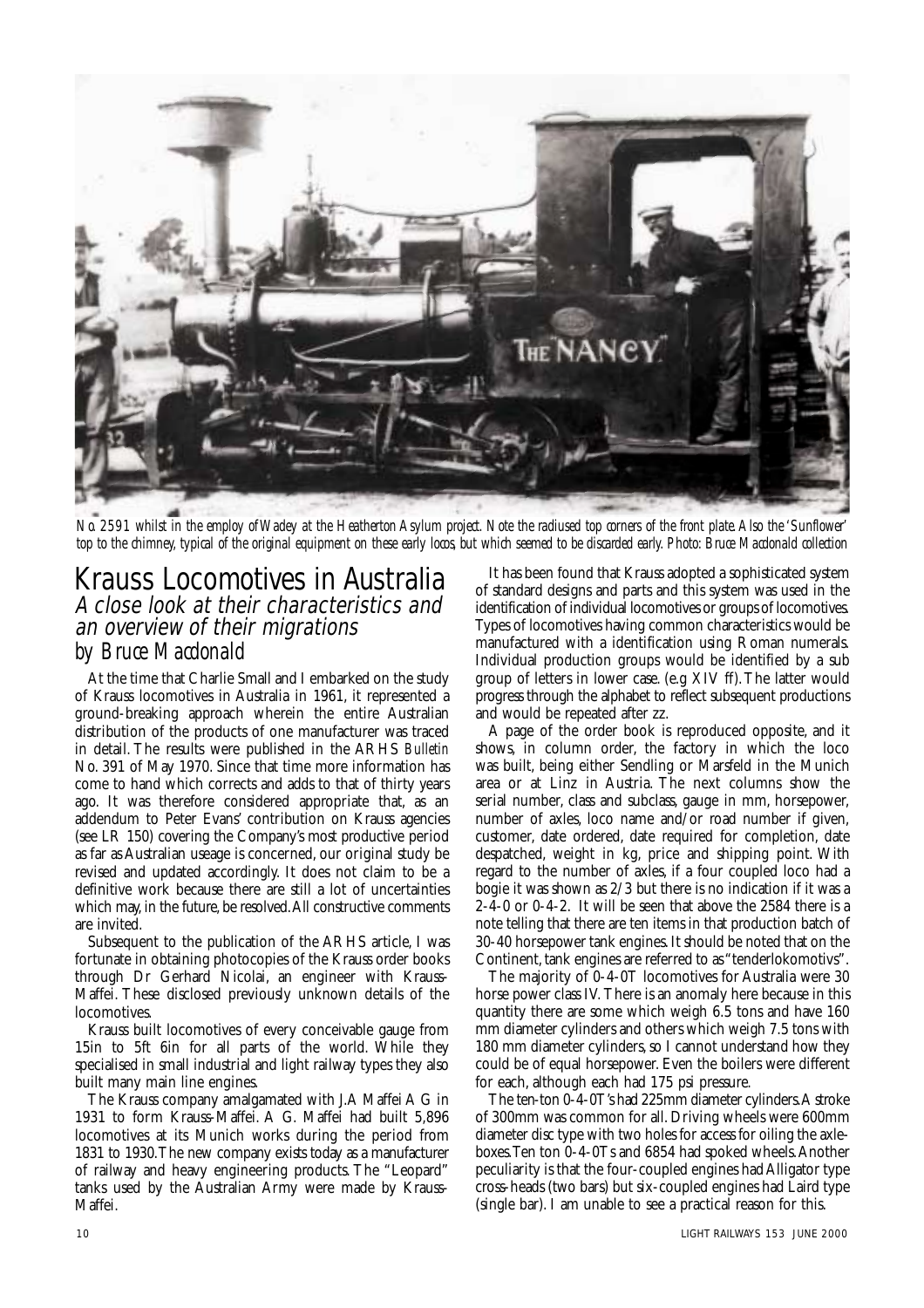| 74 June 109 K. L. Son le 199 27. Son la 29 3000 E 5000. Jos Talen Beachman Chinging<br>32 15 Oct 92 28. Apr 1999 6040 , 6580 - for My ostenfalman<br>k let<br>Z.<br>î<br>B<br>$\tilde{\mathcal{X}}$<br>Rugnerk . Tiwision Walpagg<br>ms<br>Pin<br>lith<br>thenes<br>A 04 420 A<br>2582 XIII, 310 80 4<br>14.35<br>p.1.11<br>1435<br>R579<br>0858<br>4234<br>2533<br>$\mathcal{L}$ ong - | deach 2573 $C\pi^*$ 1455<br>Serte<br>8578<br>2677<br>2574<br>525<br>K?S<br>Paint-<br>灵 | N351<br>1435<br>LSEM<br>lig<br>554<br>1435 | £ | 白启 | Der Locomotive<br>Name | 7.22<br>7.16<br>Hill<br>PWA <sub>3</sub><br>KW.<br>ø | يمنشه<br>180 Bayer, Gashrisonbahnen,<br>Besteller          | Tog Ment Jake<br>Bestellt                                                                                       | r. fuli<br>QC.       | 1891 22 Mai 1890 9-2009 92<br>Tag   Noost   Jabr   Tag   Menat   Jahr<br>Liefertermin Abgeliefert<br>ř<br>16. | awatt<br>ģ<br>s, | Preis, Conditionen und Bemerkungen<br>$1.4844400$ .                |
|-----------------------------------------------------------------------------------------------------------------------------------------------------------------------------------------------------------------------------------------------------------------------------------------------------------------------------------------------------------------------------------------|----------------------------------------------------------------------------------------|--------------------------------------------|---|----|------------------------|------------------------------------------------------|------------------------------------------------------------|-----------------------------------------------------------------------------------------------------------------|----------------------|---------------------------------------------------------------------------------------------------------------|------------------|--------------------------------------------------------------------|
| <i>Vaccion</i>                                                                                                                                                                                                                                                                                                                                                                          |                                                                                        |                                            |   |    |                        |                                                      | Werkvaierd of Mateindiker Bergh                            | W                                                                                                               |                      |                                                                                                               |                  |                                                                    |
|                                                                                                                                                                                                                                                                                                                                                                                         | 8539<br>8537<br>LEST.                                                                  | $100 - 104$<br>40 W H<br>$610^{10}$        |   | ß  | telice                 | 91.                                                  | held These Melbourne<br>Borlin<br>Ruhl Haffer bo.<br>Rooms | $u$ sept 109 as $g_{\alpha\beta}$ . In $g_{\alpha\beta}$ as $\int u^{\alpha}$<br>$\overline{\mathbf{r}}$<br>Øst | $\ddot{\phantom{0}}$ | $-88.4 - 6.18.1 - 220$                                                                                        | 25.19            | Sod.<br>This 7400 fol. Hamburg.<br>panea miderit<br>IW. - Hamburg. |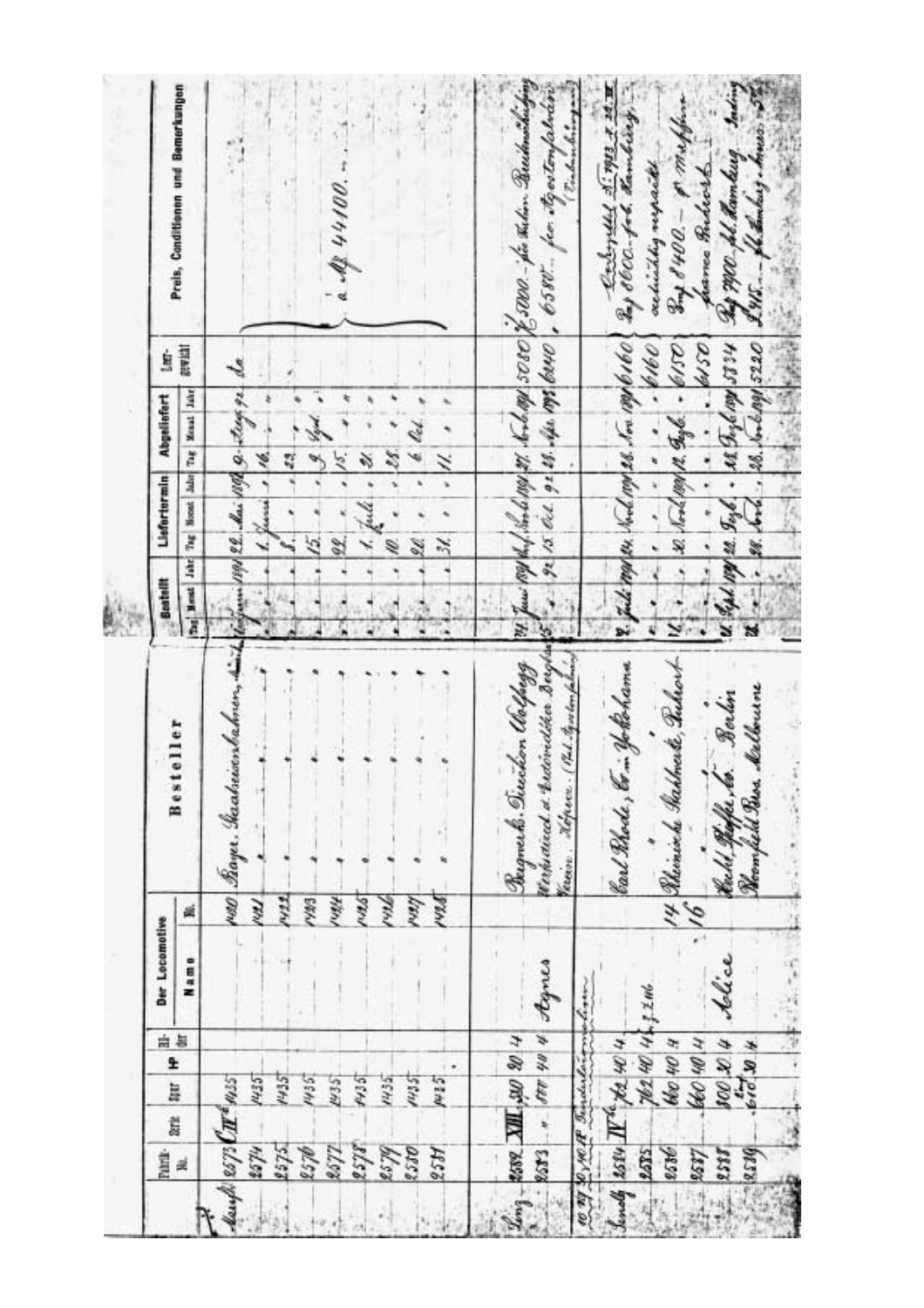Krauss were pioneers in the adaption of the main chassis to incorporate a water tank, known as a "well tank". This had the effect of lowering the centre of gravity of the loco and became a feature of small Continental built locos. A side effect of this was that it necessitated the use of "outside" valve motion which, in the case of Krauss, was of the "Stephenson" type.These features were typical on those locos supplied to Australia, except 6854 which had Walschaert valve gear. Our ten-ton 0-4-0Ts and 0-6-0Ts, except serial Nos. 3444, 6415 and 6416, had supplementary side tanks.

For the 0-4-0T type prior to No.2640 the throttle valve, attached to the front of the dome, had a flat, horizontal top cover. Subsequently this cover was domed and set at about 45 degrees. Prior to 2459 the rectangular front buffer plate had square corners. Subsequently they were radiused on the top corners. From 3267 all four corners were radiused. From 3423 to 4387 the safety valves were like buffalo horns on top of the dome. Prior and after, they were the Salter type with the vertical springs behind the dome. Prior to 4526 the cab windows were eliptical. Subsequently they were round. All 0-6-0Ts except 3444 had round windows. On class XIV the valve chest on the cylinders was placed towards the rear of the cylinder as opposed to the front. In all cases, the valve spindle had incorporated in it a turnbuckle with a left and right screwed thread, which allowed the easy adjustment of valve travel to provide the required "lap" and "lead".



*No. 1824, in use at the Lancefield Goldmine, Beria, with Kalgoorlie Boulder Firewood Co.,circa 1910.Photo:Adrian Gunzburg collection*

Of course there are the inexplicable exceptions - 3263, 3266, 4722, 5679 and all the Mt.Lyell ten-ton locos had rectangular cab windows. 3267 & 4387 had a much "thicker" front "buffer beam" (illustrated on pages 5 and 8 of LR 150). The four locos at Burrenjuck had the dome centrally placed on the boiler instead of close to the smokebox.

In the following listing, the Krauss serial number is shown with the date, number of axles, gauge in mm, horsepower, class type and selling agency. Below this is a chronology of its ownerships. It must be understood that the dates should not be taken as specific in all cases due to the vagueness of some information. A year either side of the date given may apply. The reference figures show the source of the later information. Unreferenced entries are from the former work or the author's records.

I would like to acknowledge and thank those persons who have contributed their information to increase this common wealth of knowledge.

The following abbreviations denote the agent. SKA= Shadler, Koeniger & Aron, B= Bloomfield Bros, D= Diercks & Co., L= Lohmann & Co.,AK= Arthur Koppel.The word "stored" or "St"means that the loco was out of regular use or possibly abandoned,The word "scrapped" or "Sc."is used to imply that it was dismantled to a point of being largely irretrievable.A question mark signifies an unknown or doubt. The code WA, SA,V, NSW, Q and T following the owners name denotes the Australian state in which the ownership existed, being Western Australia, South Australia, New South Wales, Queensland and Tasmania. In some cases the original owning Company changed name or ownership during the time of the loco's tenure and this is shown by following without wider spacing e.g. - J Smith (1922) Smith & Jones.- In some cases irrelevant changes are not shown.

For some engines or groups of engines a commentary on the data or lack of data helps clarify the situation.With regard to the seven 7.5 ton locos owned by Mt. Lyell, it has been difficult to trace specific locos through the boiler records because, the boiler inspection authority, having issued an official boiler number at the initial loco inspection, expected this boiler to remain with that loco. However, boilers could be swapped from loco to loco during overhauls, creating confusion both for the inspectors and researchers.

# KRAUSS LOCOMOTIVES IN AUSTRALIA Serial Table

## **1824 1888 2/2 600 20 IV h SKA**

1888 - Displayed at Melbourne Centennial Exhibition (V).2 1889 - unknown buyer.1900 - WA Builder's Lime & Stone Co. Perth.(WA).<sup>5</sup> 1905 - Briggs & Co. Perth (WA) Stored.<sup>5</sup> 1906 - J Haydon Perth (WA) stored.<sup>5</sup> 1908 - Kalgoolie & Boulder Firewood Co.Beria (WA).1935 - Derelict at Beria c.1950 - Sc.5

# **2178 1889 2/2 610 30 IV qq SKA**

1889 - J Robb for Victoria Dock Construction (V). 1892 - SA Water Supply, Happy Valley Reservoir Construction. 1896-1912 - unknown. c.1912 - Hassell Marion Bay Gypsum Co. (SA). 1925 - Victor Electric Plaster Mills Ltd. c.1928 - stored. c 1950 - Sc.4

## **2179 1889 2/2 610 30 IV qq SKA**

1889 - J Robb for Victoria Dock Construction (V). 1892 - SA Water Supply Happy Valley Reservoir Construction. 1896-1910 - unknown, possible contract job in Victoria. 1910 - Norton Griffith contract for NSW Railways.7 1913 - NSW Public Works Dept. No.23.7 1917 - NSW Govt Rwys No.Lo43.7 1936 - Newbold Silica & Firebrick Co. Pattimore quarry (NSW).1938 - converted to petrol engined by adaption of "Leyland" truck engine. 1945 - transferred to Home Rule quarry. 1947 - Stored.<sup>7</sup> 1973 - donated to Illawarra Light Railway Museum Society (NSW).7

# **2180 1889 2/2 610 30 IV qq SKA**.

1889 - J Robb for Victoria Dock Construction (V). 1892 - SA Water Supply, Happy Valley Reservoir Construction. 1896 - Tasmanian Govt Rwys No.H 1. c.1930 - Dismantled. c.1951 - Scrapped.3

## **2181 1889 2/2 610 30 IV qq SKA.**

1889 - J Robb for Victoria Dock Construction (V). 1892 - SA Water Supply, Happy Valley Reservoir Construction. 1896-1903 - Unknown. 1903 - East Murchison United mine. (WA).<sup>5</sup> 1919 - Western Machinery Co., Kalgoorlie (WA).<sup>5</sup> 1963 - Aust. Rwy Historical Society (WA).<sup>5</sup> 1984-WA Lt Rwy Pres. Assoc., Caversham (WA)<sup>11</sup>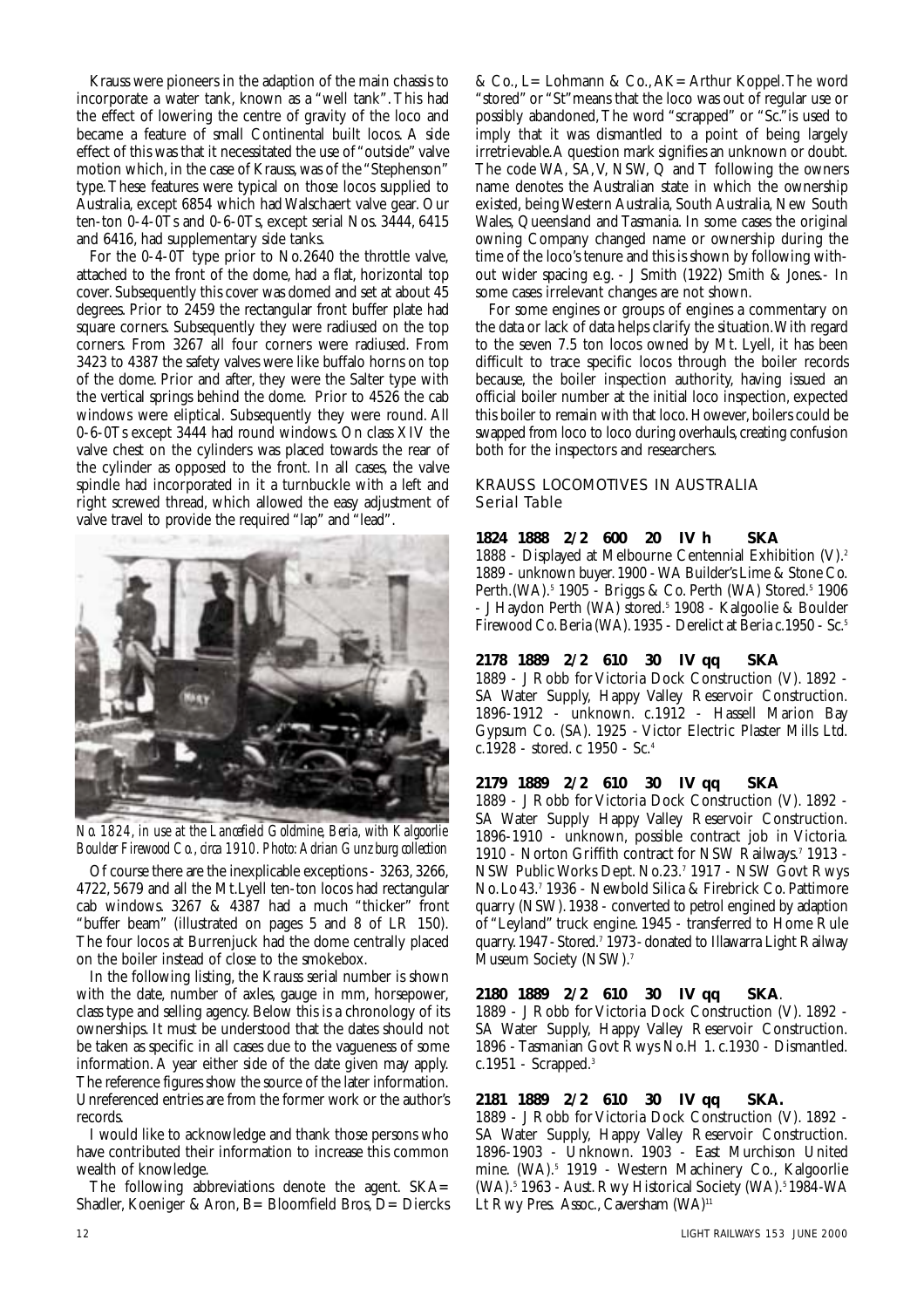

*No.2178 working on the Happy Valley project. Note the flat top throttle chamber. Photo: Bruce Macdonald collection*

# **2195 1889 2/2 610 30 IV ss SKA**

1889 - J Robb for Victoria Dock Construction (V). 1892 - SA Water Supply, Happy Valley Reservoir Construction. 1897 - J Robb's Cudgen sugar mill.(NSW). 1912 - Colonial Sugar Refining Co. c.1923 - Transferred to CSR Condong Mill (NSW). c.1941 - Sc.

# **2196 1889 2/2 610 30 IV ss SKA**

1889 - J Robb for Victoria Dock Construction (V). 1892 - SA Water Supply, Happy Valley Reservoir Construction. 1896-1900 - Unknown. 1900 - Stannary Hills Mines & Tramway Co. *POMPEY* (Q). 1912 - stored. 1912 - J Darling & Co. 1926 - It is uncertain if this loco was scrapped with the demolition of the mine or included with the tramway and stock purchased by the Queensland Government for use with the Irvinebank ore treatment works, remaining stored on site until that equipment was scrapped c.1941.<sup>14</sup>

*Note re above locomotives: It is reasonably certain that the above six locomotives were ordered by Robb and that he used them on his consequent contracts.There is a photograph of a loco on the Happy Valley project numbered "6".*

#### **2437 1891 2/2 610 30 XIV t B**

1891 - Bloomfield Bros for construction of Oceana tramway. (T).9 1892 - Oceana Silver Mining Co. (T).9 1893 - Western Silver Mining Co. LITTLE WESTERN (T).<sup>9</sup> c.1916 -Queensland Govt Rwys construction.9 1921 - State Rivers & Water Supply Commission (V). 1939 - Sc.<sup>10</sup>

# **2459 1891 2/2 610 30 IV yy B**

1891 - Owner unknown. 1899 - Tasmanian Govt Rwys "No. H 3" (T).<sup>3</sup> 1906 - Victorian Public Works Dept, Coode Canal work.2 1911 - Rubicon Timber & Tramway Co. (V). 1935 stored. 1951 - Sc.1

#### **2589 1891 2/2 610 30 IV bc B**

1891 - Owner unknown. 1898 - Tasmanian Govt Rwys "No. H 2" (T).<sup>3</sup> 1906 - Victorian Public Works Dept, Coode Canal work.2 1908 - Corrimal-Balgownie Coal Co.(NSW). 1933 - stored. 1955 - Dumped.<sup>7</sup> 1973 - Some parts recovered by R Hague for preservation.

*Note regarding Nos. 2459 and 2589. Original owner unknown. One or possibly two Krauss locos were used at the Tarrawingee flux quarry near Broken Hill between 1892 and its closure in 1898. These two locos could have been available.*

## **2591 1891 2/2 610 30 IV bc B**

1891 - Owner unknown. 1895 - Mt Lyell Mining & Rwy Co. No.1 (T). 1908 - Wadey & Co. Heatherton Asylum construction *THE NANCY* (V). 1911 - Metrop. Abattoir Construction (SA).4 1912 - FA McCarthy, contractor *NANCY* (S.A).4 1913 - J Timms, contractor. (SA).4 1915 - HT Smith, railway contractor *NANCY* (SA).4 1917 - Australian Salt Co. Lochiel (SA).4 1919 - Rubicon Lumber & Twy Co.(V).4 1935 - stored. c.1955 - Sc.2

#### **2640 1892 2/2 610 30 IV cd B**

1893 - Zeehan Twy Co. (T).9 1908 - Dunkley Bros Tullah Twy *PUPPY* (T).9 1924 - Dunkley Bros Trowutta sawmill (T).9 1934 - Australian Commonwealth Carbide Co., Ida Bay quarry (T). 1938 - Sc.<sup>9</sup>

#### **3263 1895 2/2 610 30 IV vw B**

1896 - Plane Creek Central sugar mill *COFFEE POT* (Q).16 1911 - Aust. Estate & Mortgage Co. Palms sugar mill (Q). 1919 - became Amalgamated Sugar Mills P/L.11 1924 - ASMPL Pleystowe mill No.6. 1945 - stored. c.1947 - dumped on Pioneer River bank.16

### **3266 1895 2/2 610 30 IV vw B**

1896 - Plane Creek Central sugar mill (Q).11 1907 - Markwick and Macdonald banana plantation  $(Q)$ .<sup>11</sup> 1916 - Sth Johnstone Central sugar mill. No. $\hat{6}$  (Q). 1945 - Stored. 1955 - Sc.<sup>11</sup>

## **3267 1895 2/2 610 30 IV vw B**

1896 - Mt.Lyell Mining & Rwy Co.No.2.(T). 1908 - Wadey & Co. Heatherton Asylum construction *ELFREDA*. 1911 - Metrop. Abattoir construction. *ELFREDA* (SA). 1911 - The Mourilyan Syndicate Ltd, Mourilyan sugar mill. *FREDA* (Q). 1914 - became Aust. Sugar Co. Ltd. 1955 - dismantled. Frame used as transporter wagon for mill rollers.<sup>11</sup>

*On the Krauss shipping list there is an intriguing notation bracketing the above three locomotives together and stating "North Eaton(sic) Central Mill.?" In different writing, this is followed by two short illegible words and, barely legible but beginning with what looks like "Tin———"(a word of 10 letters) followed by another of six letters and the date of "23.3.14".*

## **3423 1897 3/3 610 55 XVIII ll AK**

1897 - Gin Gin Central Milling Co. sugar mill. *STELLA* (Q). 1967 - B Macdonald, Museum of Historic Engines, Goulburn. *STELLA* (NSW). 1971 - Goulburn City Council Marsden Museum of Historic Engines *STELLA*.1974 - Goulburn Steam Museum Ltd."Stella".1987 - Goulburn City Council.*STELLA*. 1989 - Dismantled. 2000 - Echuca Steam Railway (V).



*No.2437 whilst working on railway construction in Queensland. Note the square corners on the front plate, and the valve chest set towards the rear of the cylinder block. Photo: Bruce Macdonald collection*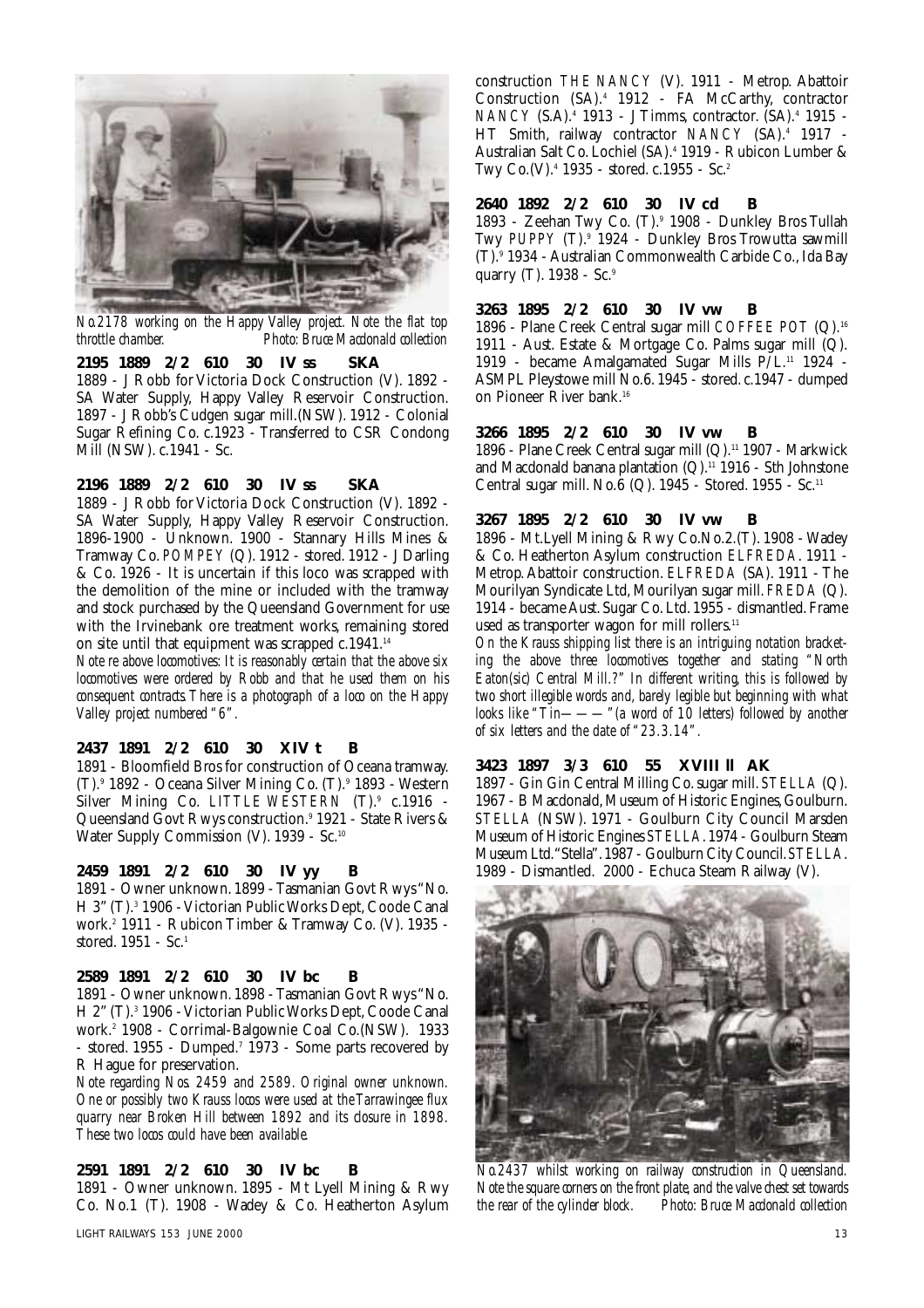

*No.3444 shown working at the Lake George mine. Photo: Jim Longworth collection*

**3444 1896 3/3 610 20 XIV ff D** 1897 - Lake George Mines Ltd. (NSW). 1902 - unknown. c.1920 - Victorian Govt Rwys quarry.19 19?? - Cameron & Sutherland (merchants). c.1930 - Wilson Lime Co. Mt Frome (NSW). c.1932 - dismantled. c.1940 - Sc.

*According to a notation on the Krauss shipping list this loco was destined for Cairns (Q).The Mulgrave sugar mill ordered a loco through Diercks but refused to take delivery due to late arrival on 1/97. It is more than likely that 3444 was that loco.*<sup>11</sup>

# **3549 1897 2/2 610 30 IV zd D**

1897-Mt.Lyell Mining & R'y Co. No.3.(T).

*There has been a contention that this loco.was destroyed in an accident in 1909.Evidence of this is lacking.Entry No.2301 in Boiler Inspection records shows that a boiler made by Mt.Lyell shops was inspected in 1920 fitted to loco No.3. No other information is available. See also 3729.*

# **3554 1897 2/2 610 30 IV zd D**

1897 - Kauri Freehold Gold Estates, Opitonui, New Zealand.11 1906 - Drury Brick & Tile Co. Auckland (NZ).11 1918 - Mt.Torlesse Coal Co.(NZ).1928 - stored.1950's - sc.11

## **3644 1897 2/2 610 30 IV ze D**

1897-Mt.Lyell Mining & Rwy Co. No.4 (T). 1911 - Aust. Estate & Mortgage Co. Palms sugar mill (Q). 1919 - became Amalgamated Sugar Mills Pty Ltd.11 1924 - ASMPL Pleystowe mill No.5.<sup>11</sup> 1953 - Farleigh Co-op. sugar mill *PAW PAW*. <sup>11</sup> 1957 - Cattle Creek Co-op. sugar mill *PAW PAW*. c1965 - stored. c.19?? - Sc.<sup>11</sup>



*No.3423 shown working at the Goulburn Steam Museum Photo: Bruce Macdonald collection*

## **3729 1897 2/2 610 30 IV zg D**

1898 - Mt.Lyell Mining & Rwy Co.No.5 (T).c.1933 - Great Boulder Gold Mining Co. No.1 (WA). 1953 - stored. 19?? - Scrapped.

*In W.A. Boiler records there is a notation stating that the boiler was new in 1920.This raises the question of the identity of the G.B.loco. Is it M.L.3 or 5?*

## **3941 1898 2/2 610 30 IV zk D**

1899 - Zeehan Tramway Co. No.1 (T). 1919 - Dunkley Bros. Zeehan (T). 1932 - J Howard Zeehan. c1940 - stored. c.1950 - Deeded to Renison Assoc.Tin Mining as spare parts source. 1969 - scrapped.

## **4080 1899 2/2 610 30 IV zm D**

1899 - Tasmanian Govt Rwys No.H4 (T).9 1926 - Catamaran Collieries Ltd (T). 1935 - Parts used to repair 4526. 193? - Scrapped.<sup>12</sup>



*No.4087 in Rotary Park,Devonport,May 1982.Photo:Bruce Belbin*

## **4087 1899 2/2 610 30 IV zm D**

1900 - Nth Mt Lyell Copper Co.  $(T)$ .<sup>6</sup> 1903 - Mt Lyell Mining & Rwy Co. No.6 (2nd)  $(T)$ .<sup>3</sup> 1945 - Renison Assoc. Tin Mining Co. (T).9 1959 - Combined with parts of 5800. 1960 - Stored. 1965 - Rotary Park,Devonport (T).1983 - West Coast Pioneers Memorial Museum Zeehan (T).9

*There is evidence that this loco.was No.6 in 1928* <sup>18</sup> *Its identification prior to this would be uncertain. No.4387 (first No.6) was sold in 1910.*

# **4298 1900 3/3 610 55 XVIII ac A.K.**

1900 - Proserpine Central sugar mill No.5 *BONNIE JEAN*. 1955 - Stored. c.1960 - Sc.11

## **4387 1900 2/2 610 30 IV zp D**

1900 - Mt Lyell Mining & Rwy Co. No.6 (T).3 1910 - Wadey & Co. Metrop. Abbatoir Construction (SA).4 1912 - Hasell Marion Bay Gypsum Co. (SA).<sup>4</sup> 1925 - Rubicon Timber & Twy Co. (V). 1935 - stored. 1957 - Scrapped.1

## **4526 1901 2/2 610 30 IV zq D**

1902 - Hendrickson & Knutson, Dunalley. (T).<sup>9</sup> 1906 -Sandfly Colliery. (T).<sup>9</sup> 1908 - Tasmanian Wallsend Colliery Co. (T). 1916 - Tasmanian Govt/Kingsborough Council (T).9 1922 - Catamaran Colliery Co.(T). 1935 - combined with parts of 4080. c.1940 - Sc.<sup>12</sup>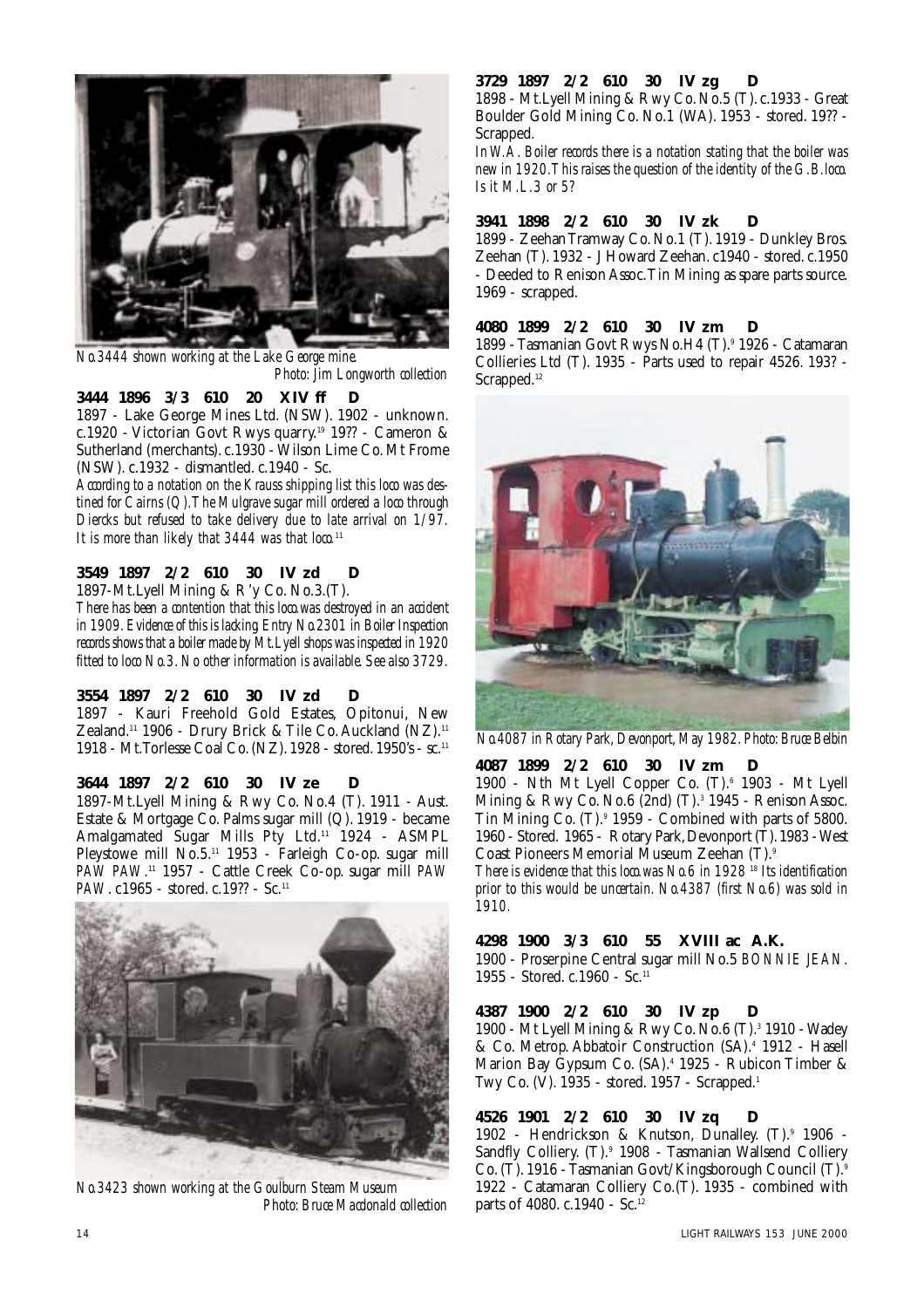

*No.4722 spent all its life at Plane Creek mill. In its declining years, it was utilised for weed killing duties. Photo:Ken Rogers via George Bond*

# **4687 1901 3/3 610 55 XVIII ah AK**

*This loco.was despatched from Bremen in November 1901 for Australia. A note shows it was to be a duplicate of 4298.A hypothesis is that it was intended to be a second loco for Proserpine sugar mill, but possible bad times caused a cancellation or repossession by Koppel or Granowski, the Queensland agent, who stored it awaitng future sale.*

1905 - Moreton Central sugar mill Nambour *MORETON* (Q). 1967 - Currie Park Nambour *MORETON* (Q).11 1972 - G Simpson. *MORETON* (Q).<sup>11</sup> 1978 - Exhibition Grounds Herston *MORETON* (Q). 1988 - R Robertson Yandina (Q) restored in appearance. Driven by a diesel engine. For use at the Ginger Plantation railway,Yandina (Q.)

## **4722 1902 2/3 (0-4-2) 610 50 XXVI zx AK**

1902 - Plane Creek Central sugar mill,No.15G *COMET* (Q).  $1957 - Sc.<sup>11</sup>$ 

# **5261 1905 3/3 610 55 XVIII at AK**

1905 - Irvinebank Mining Co. *BETTY* (Q).11 1919 - State Treatment Works No.1 Irvinebank (Q).<sup>11</sup> 1922 - Qld Govt Rwys, Innisfail Twy No.7 (Q). 1927 - stored. 1941 - Sc.11

#### . **5479 1906 2/2 610 55 XVIII av L**

1906 - Mt Lyell Mining & Rwy Co. No.7 (T). 1954 - Sc.

### **5480 1906 2/2 610 55 XVIII av L**

1906 - Mt Lyell Mining & Rwy Co. No.8 (T). 1963 - West Coast Pioneers Memorial Museum, Zeehan (T).



*No.5800, in its original form, as Zeehan Tramway Co. No.2. Photo: J L Southern*

#### **5530 1906 2/2 610 30 IV bl L**

1907 - Irvinebank Mining Co *BABY* (Q)14 1919 - State Treatment Works, Irvinebank No.2 (Q). 1922 - stored. c.1941 - Sc. $^{14}$ 

#### **5671 1907 2/2 600 20 XIV af AK**

1907 - Pacific Phosphate Co., Nauru.? *This loco was despatched to Sydney.A photo exists of a Krauss loco*

*at Nauru showing it to be one of the rare XIV class.It also has round windows and an Arthur Koppel plate*

*The Krauss order book indicates it to be named* NELLIE*.*

#### **5679 1907 2/3(0-4-2) 610 50 XXVII av L**

1907 - Plane Creek Central sugar mill, No.15F *KAISER*. 1956 - stored. 19? - Sc.<sup>11</sup>

#### **5682 1907 2/3(2-4-0) 610 40 IV bn L**

1907 - Sandfly Colliery Co. (T).9 1908 - Tasmanian Wallsend Colliery Co. 1916 - Tasmanian Government/Kingsborough Council.9 1922 - Carbide & Electro Products Co., Ida Bay quarry (T). c.1948 - dismantled.<sup>9</sup> 1962 - Boiler, tanks, cylinders & cab combined with frame etc. of 5800 by Tasmanian Steam Preservation Society.8

*This locomotive was quite unique. It was not a "well tank"and had the driving wheels inside the frame.The wheelbase was very short and the cylinders were placed well back necessitating the throttle assembly to be placed on the rear of the dome.The reason for the purchase of such design features is incomprehensible, considering that orthodox 4526 was already working the line. The Krauss record gives no indication of the unusual features.*



*No.5682, in its original form, at the Lune River Quarry. Photo: F Lewis*

#### **5800 1907 2/2 610 40 IV bo L**

1907 - Zeehan Tramway Co. No.2 (T). 1918 - Dunkley Bros Zeehan.<sup>12</sup> c.1935 - RJ Howard.<sup>9</sup> c.1952 - Renison Associated Tin Mines Ltd (T). 1959 - Boiler & parts used to recondition No.4087, remainder stored.<sup>9</sup> 1962 - Tasmanian Steam Preservation Society. Restored to working order using parts of 5682. Used on the Second River Tramway at Karoola, then on the Redwater Creek Tramway at Sheffield (T).8

## **5869 1907 2/2 610 55 XVIII bf L**

1907 - NSW Dept of Public Works, Burrinjuck *DULCE*. 1913 - NSW Water Conservation & Irrigation Commission, Burrinjuck *DULCE*. <sup>13</sup> 1928 - E Sloman (merchant) Sydney.13 1929 - North Eton Co-op. sugar mill No.5. (Q). 1937 converted to 0-6-0T. 1964 - stored.<sup>11</sup> 1970 - R Aubrey, Forest Glen (Q).11 1972 - Seal Park,Tanawha (Q).11 1982 - E Morris, Kin Kin  $(Q)$ .<sup>11</sup> 1988 - G Chapman, Kallangur  $(Q)$ .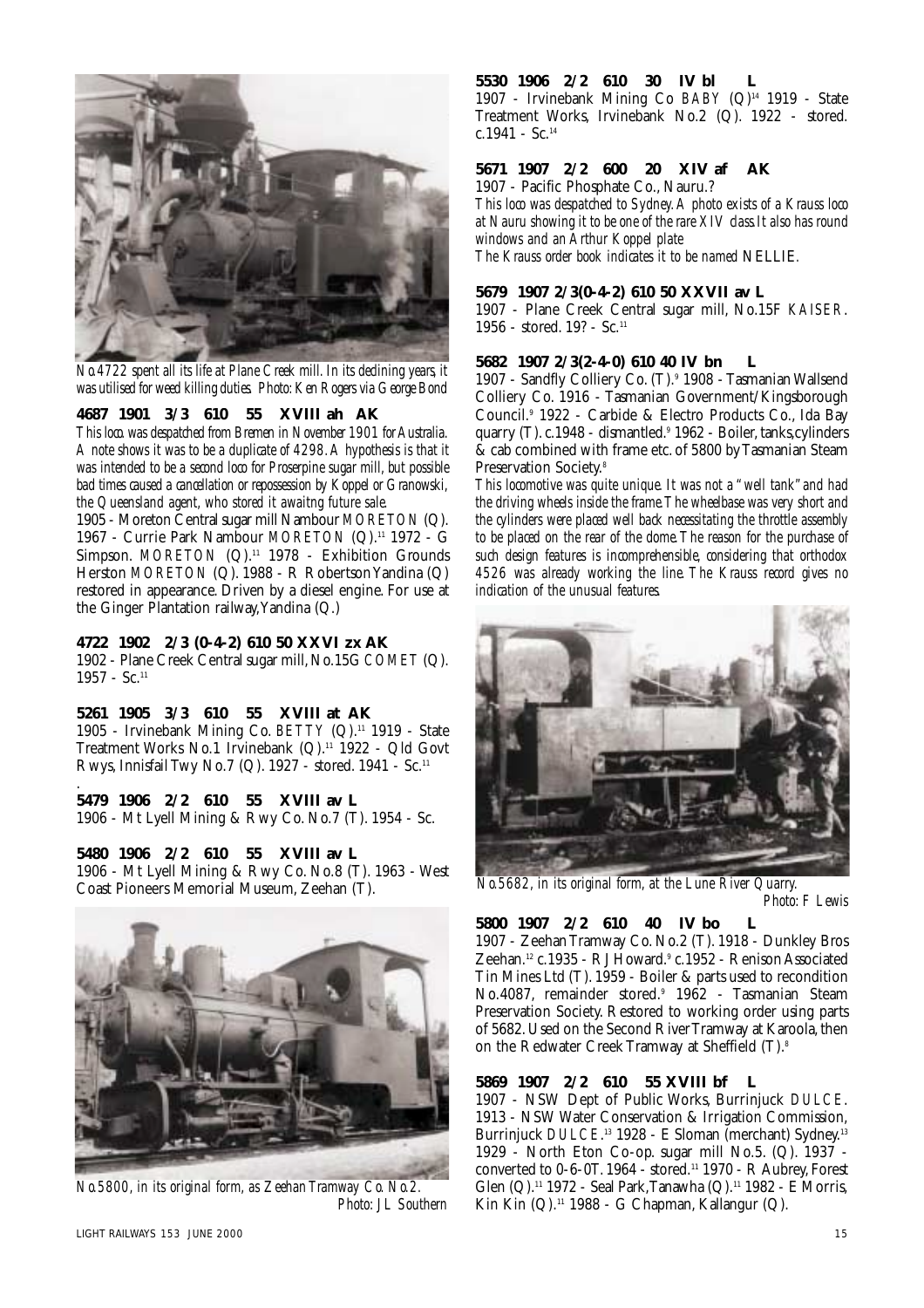Translanon List of the Night Lelationships<br>Qerseichnis der Hauptverhältnisse Zeichnung:  $H_{0,2}^{0,1}E_{\epsilon}^{R}$  dee **SERIAL**<br>NNIBER connected 2/2 gehuppelten 55 PS Lokomotive OUr.5045 Best. OUr. XVIII OLDER Nº Jag der Ablieferung **18. November 1907** DAY OF DELIVERY : Empfänger \_\_ Lohmann < Co RECEIVED BY Melbourne. Bestimmungsstation  $\mathsf{bio}_{\mathsf{m}\mathfrak{m}}$ GAUGE DIA, OF STEAM LYLWING Durchmesser der Dampfsylinder.  $300$ Kolbenhub PISTON TRAVEL  $\overline{u}$ Durchmesser der Räder DIA. OF WHEELS  $\frac{1200}{ }$ AXLE SPACFNG Račstand. 12 Altm. armospheres Dampfdeuch MAX STEAM PRESS.  $22,0$  qm 1 HEHTING SURFACE Heizfläche  $\mathcal{L}^{\text{max}}$  $\mathbb{R}^2$ Saure  $O, 4$ metres GRATE SURFACE Rostfläche 755 1  $\mathcal{L}_{\text{max}}$  , and an analysis are also as BOILER WATER (LITRES) Hesselwasser. والترابيب المرابط المرابط VOLUME OF FEEDER TANKS Raum für Speisewasser . . 400 + 1050  $.4450$ litres a 1000 004<br>. Brennmaterial, Itslz, Hohlen .  $500$ FUEL STORAGE VOLUME TARE (without any fittings Secrepcividit der Soliomotive (aline Ausrustung) 8820 fig  $\overline{1460}$ ,  $\overline{1460}$ ,  $\overline{140}$ ,  $\overline{140}$  $\mathfrak{D}$ ienstgewicht, , ,  $\mathcal{H}$ GROSS (IN SERVICE) ohne Voziäte mit Vozzäten  $AXLE$   $LCAD/N \leq 1$ . Eldise in the  $5240$  hg  $II.$  $\theta$  and the component of  $\theta$  $577C$  $III.$ IV.  $\mathbf{u}$  $V_{-}$ VI. للساد وود المستشمستين المنادوق EFFECTIVE PULL: Bemechungen: 4) qewogen mit 755 kg. Kesselwasser, 1450 kg Speisew. REMARKS: \* weighed with 355 Kg. Kohlen, 140 Kg Mannschaft, 90 Kg Ausrustung 1  $755kg$  poiler vialer Americ F.F.Kamin, seitl.WasserKästen, Westinghouse-Bremse 1450 kg teeder tank water 355 Kg coals Messingsiederchren. 140 Kg -crew<br>-910 Kg -fiftir crew<br>Fittings, Adressman F.F. Larmin water takks on sides, Washinghouse braces Brass heating pipes

*A copy of the Specification Sheet for No. 5945, which bacame* JACK *on the Burrinjuck Dam construction railway. John Newland collection*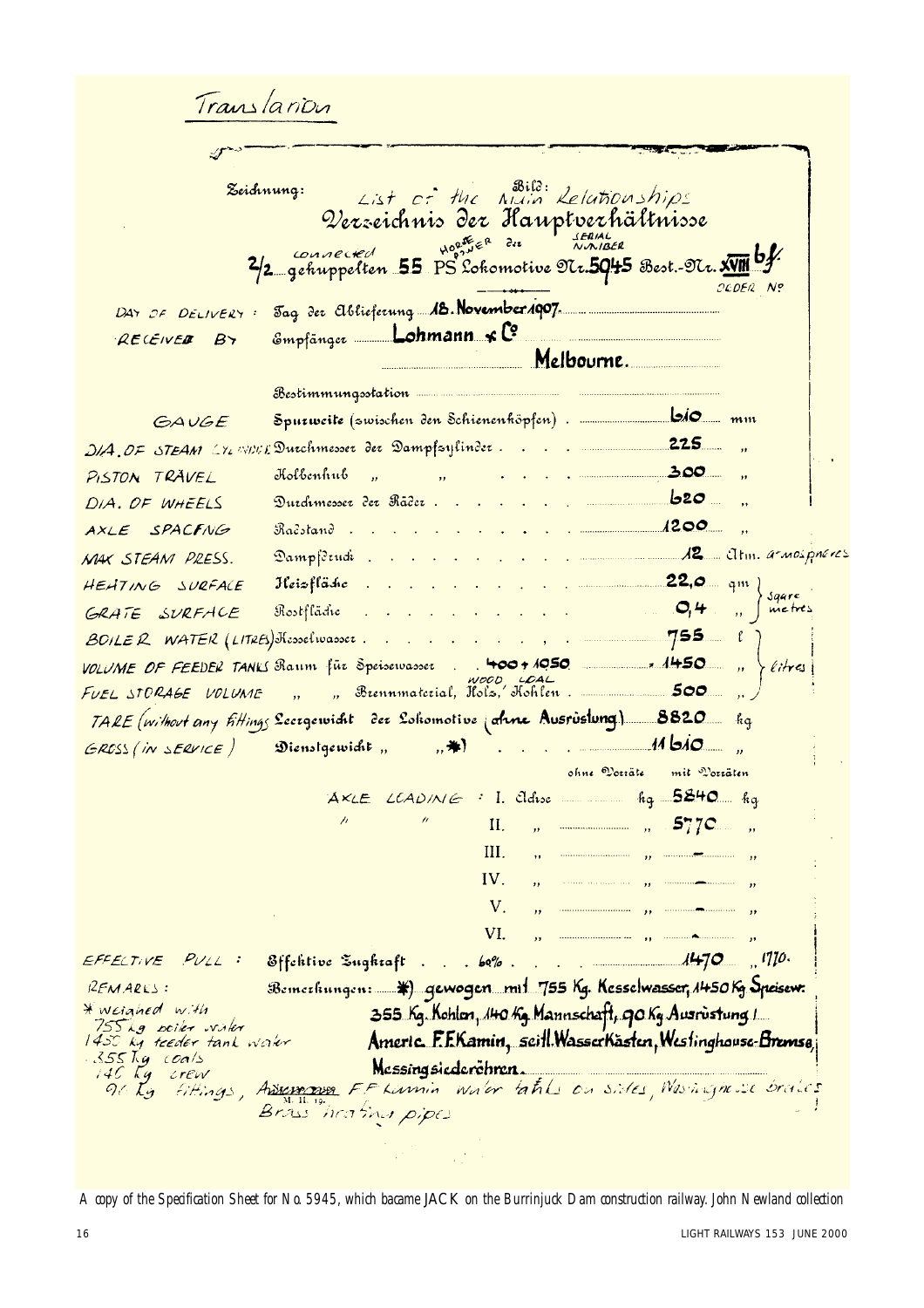

*No. 5945 at Goulburn Steam Museum. Photo: Bruce Macdonald collection*

## **5870 1907 2/2 610 55 XVIII bf L**

1907 - NSW Dept of Public Works, Burrinjuck *ROBIN*. 1913 - NSW Water Conservation & Irrigation Commission, Burrinjuck *ROBIN*. <sup>13</sup> 1924 - NSW State Metal Quarries, Kiama, 1932 - stored. c.1938 - buried on site

*In the Krauss order book these two locos are noted as being "Zwilling" or "twin" type.That is, they were semi-permanently coupled back to back, to be driven by one crew. They could also be used singly. It would appear that this was the original intention but altered during construction to become two separate locos. as the note is crossed out.*

#### **5945 1907 2/2 610 55 XVIII bf L**

1908 - NSW Dept. of Public Works, Burrinjuck *JACK*. 1913 - NSW Water Conservation & Irrigation Commission, Burrinjuck *JACK*. <sup>13</sup> 1928 - E A Sloman (merchant) Sydney.13 1929 - Fairymead Sugar Co. No.7 (Q). 1963 - stored. 1965 - E Baldwin,(collector) Sydney.1970 - On loan to B Macdonald, Museum of Historic Engines, Goulburn *JACK* (NSW). 1978 - Stored at Canberra (ACT).1980 - Returned to Baldwin family. 1985 - NSW Dept of Water Resources, for proposed preservation at Burrinjuck.

## **5947 1908 2/2 610 55 XVIII bg L**

1908 - Kalgoorlie & Goldfield Firewood Supply Co. *KATE* (WA). 1921 - stored. c.1940 - sc.5

*A notation in the Krauss order book shows this loco was for Mt.Lyell and was to be identical to Nos 5479 & 5480.The reason for the diversion is unknown.*

## **5988 1908 2/2 610 55 XVIII bi L**

1908 - Mt.Lyell Mining & Rwy Co. No.9 (T). 1947 - Australian Commonwealth Carbide Co. Ida Bay Quarry (T).9 1949 -Mt. Farrell Mining Co. (T).9 1960 - stored. 1972 - Van Diemen Light Railway Society Devonport (T). 1993 - Wee Georgie Wood Steam Railway,Tullah (T).

## **6063 1908 2/2 610 55 XVIII bl L**

1908 - NSW Dept of Public Works, Burrinjuck *ARCHIE*.

1913 - NSW Water Conservation & Irrigation Commission, Burrinjuck *ARCHIE*. <sup>13</sup> 1928 - EA Sloman (merchant) Sydney.13 1933 - Farleigh Co-op sugar mill. *ARCHIE* (Q). 1963 stored.11 1966 - NSW Rail Transport Museum *ARCHIE*.

#### **6067 1910 2/2 610 55 XVIII bm L**

1910 - Mt.Lyell Mining & Rwy Co.No.10.(T).1963 - stored 1966 - Queen Victoria Museum, Launceston (T). On loan to Tasmania Steam Preservation Society, Second River Tramway Karoola, then on the Redwater Creek Tramway, Sheffield (T).<sup>8</sup>

#### **6415 1910 3/3 610 55 XXVII bn L**

1911 - Goodwood Timber & Tramway Co Port Albert *MONA* (V).15 1920 - Cameron & Sutherland (merchant).15 c.1924 - Nerang Hardwood Co. Mudgeeraba *KATHLEEN* (Q). 1926 - stored.11 1937 - Drysdale & Ridgway (merchants) Brisbane  $(Q)$ .<sup>11</sup> 1939 - On approval to Gin Gin Co-op. sugar mill. $(Q)$ rejected.11 1940 - Plane Creek Central sugar mill, Sarina No.15A *KOUMALA* (Q). 1958 - Sc.11



*No. 5480 on dual gauge track at Queenstown, in 1963. Note the detail differences with classmate 5945, above. Photo: Peter Charrett*